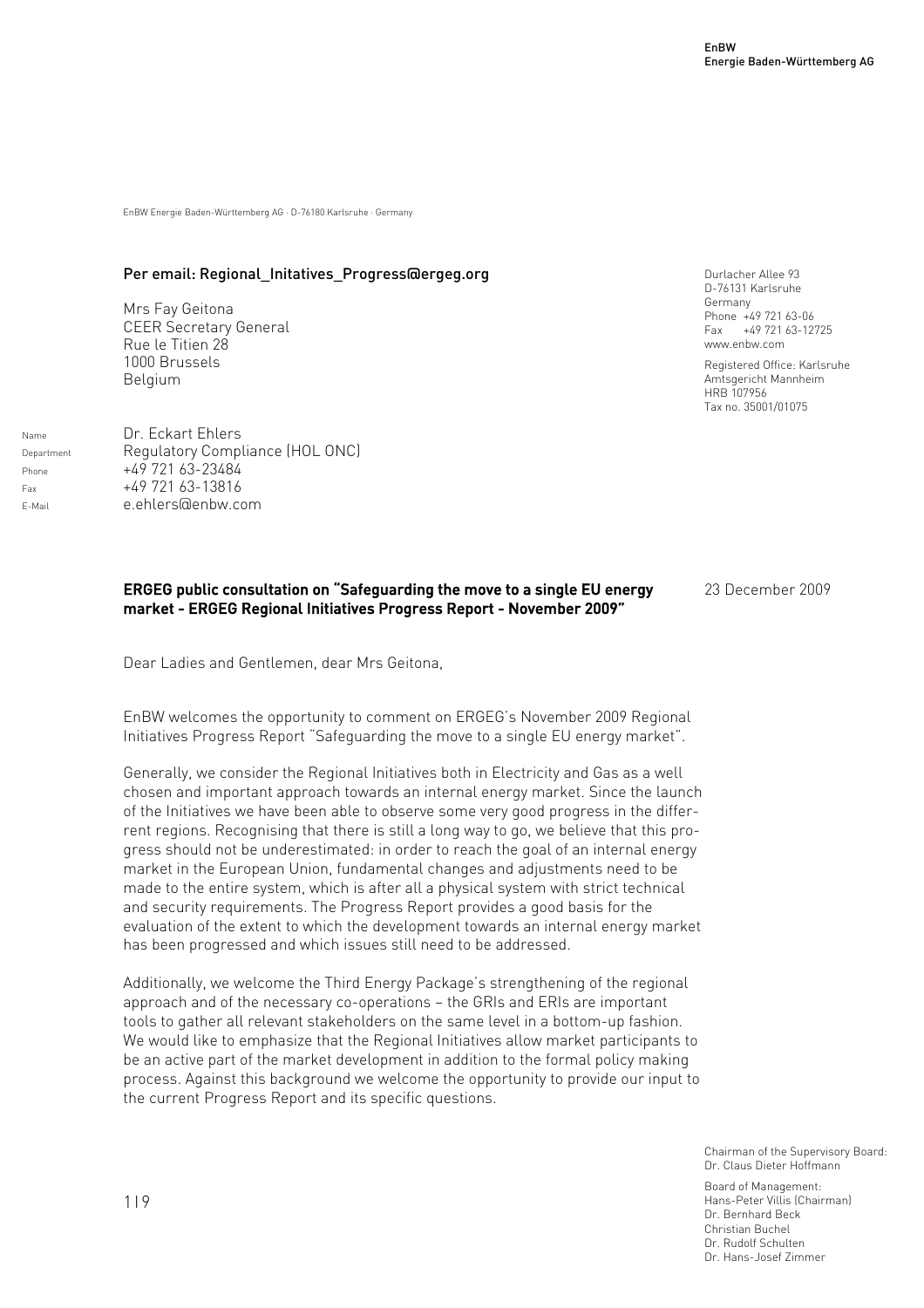# Gas Regional Initiatives (GRI)

#### General

### A.1. From your point of view, what is the main achievement of the Gas Regional Initiative process?

In our view the Gas Regional Initiatives are an important approach to integrate national markets on a regional scale and to create a better common understanding of the nature of problems (legal and regulatory, technical, process-related) to be resolved in order to foster cross-border trade. The regional development allows for differences in pace between the three regions corresponding to the state of their respective market development always with a view to reach a common market for harmonized products (capacity and commodity) and processes. We consider the fact that Member States are part of just one region, as is the case for Germany, as a very efficient basis ensuring that stakeholders can concentrate on one region only. At the same time inter-regional coordination is essential for the success of the Regional Initiatives to work towards the goal of an internal gas market in the European Union.

We would like to emphasize that GRIs are a good basis for the future development of framework guidelines, annexes to existing guidelines and subsequently to the network codes. The work done and results achieved in some areas should quickly be incorporated in the changing regulatory framework. We see GRIs as the starting point for the implementation of network codes following the adoption of Framework Guidelines. Topics such as CAM, CMP, balancing mechanisms and (cross-border) tariffs can only be dealt with sensibly on a regional level as a step towards a common European gas market. Only if stakeholders cooperate on a regional level can a sufficient understanding be reached as to why certain national legislative measures need to be adapted in order to optimize regional welfare, which again fosters regional market integration. A further step next to intra-regional cooperation is the coordination of best practice models in the GRIs to promote the overall development towards an internal market for gas.

Generally, the focus of all activities within the GRIs should be on projects that are essentially market-driven in order to provide the highest benefits for these markets.

#### Investment in new infrastructure

#### A.2. Do you consider that Gas Regional Initiative (GRI) projects have effectively contributed to cross-border investment processes? What kind of improvements would you expect?

Despite the engagement for a homogeneous approach in investment planning, such as the implementation of the GGPOS, there is still a lack of coordination among TSOs as regards the creation of additional cross-border capacities.

A number of recently started open seasons with tight time frames and diverging time schedules as well as different capacity allocation mechanisms have not satisfied the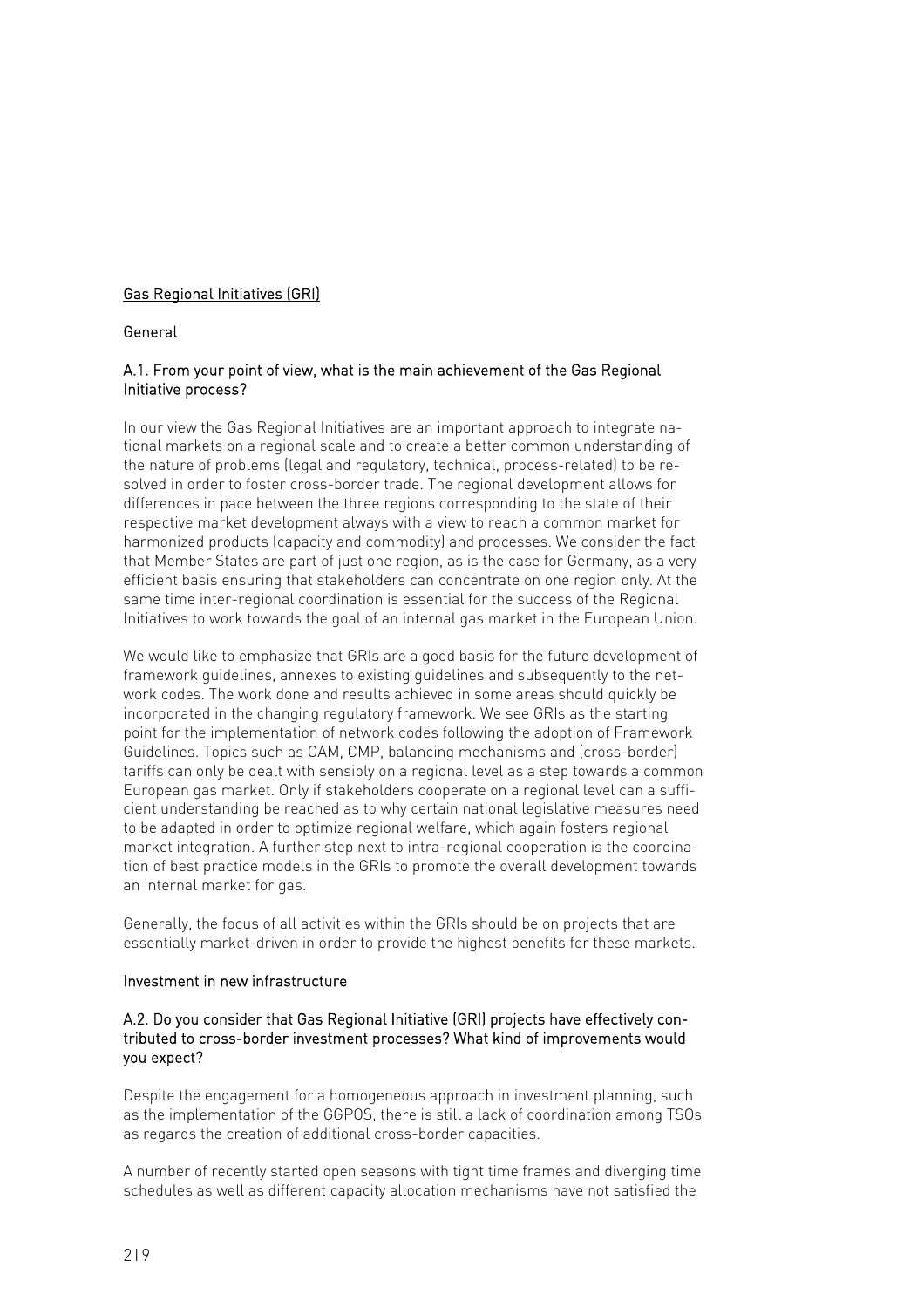needs of potential shippers. Some of those procedures have been delayed because of ongoing consultations with NRA's.

Shippers involved in adjacent infrastructure projects with different project time frames, however, require mechanisms which incorporate their capacity needs. Further, due to the regularly asymmetric timing of commitments (early binding capacity bookings vs. late final investment decisions), it also needs to be recognized that shippers bear most of the risk. Hence open seasons should principally take place more frequently or another mechanism should be offered by TSOs.

Experience has shown that varying interpretations of the GGPOS trigger planning insecurity which leads to situations where shippers are prevented from entering into binding long-term commitments.

In addition, TSOs in adjacent countries are confronted with various regulatory regimes, which lead to different investment incentives. Therefore, NRAs should harmonize regulatory frameworks in order to realize consistent long-term revenue expectations and a positive investment climate. Harmonized cost allocations, tariff settings, rates of return, regulatory periods as well as harmonized procedures to grant regulatory TPA exemptions and incentives to jointly manage cross-border points are only some of the issues relevant in that respect.

#### Capacity allocation and congestion management

A.3. What lessons do you draw from GRI projects in the area of access to crossborder capacity? Do the current GRI projects on capacity allocation harmonization meet your expectations?

A.4. Would there be real benefits if, at this stage, the GRI tried to seek better coordination at a cross-regional level? How do you value the experience acquired with the capacity projects in the regions? What type of projects should be developed in the future?

We are currently seeing framework guidelines and subsequently network codes being developed for capacity allocation mechanisms (CAM) and congestion management procedures (CMP). Ideally, the guidelines should set out a target model. We also see that the GRIs show a different degree of market development with GRI NW being the one with the most liquid hubs and advanced entry-exit-systems. Consequently, we expect GRI NW playing a major role in implementing CAM and CMP fast and efficiently. We therefore welcome any regional approach fostering this implementation, which includes all stakeholders. Implementing new CAM and CMP can no longer focus on single interconnection points but must take all points within a region into account. GRIs can also provide tangible solutions for harmonized capacity products and allocation procedures together with effective CMP. Other topics such as tariffs and balancing relate thereto and must be tackled on a regional level accordingly.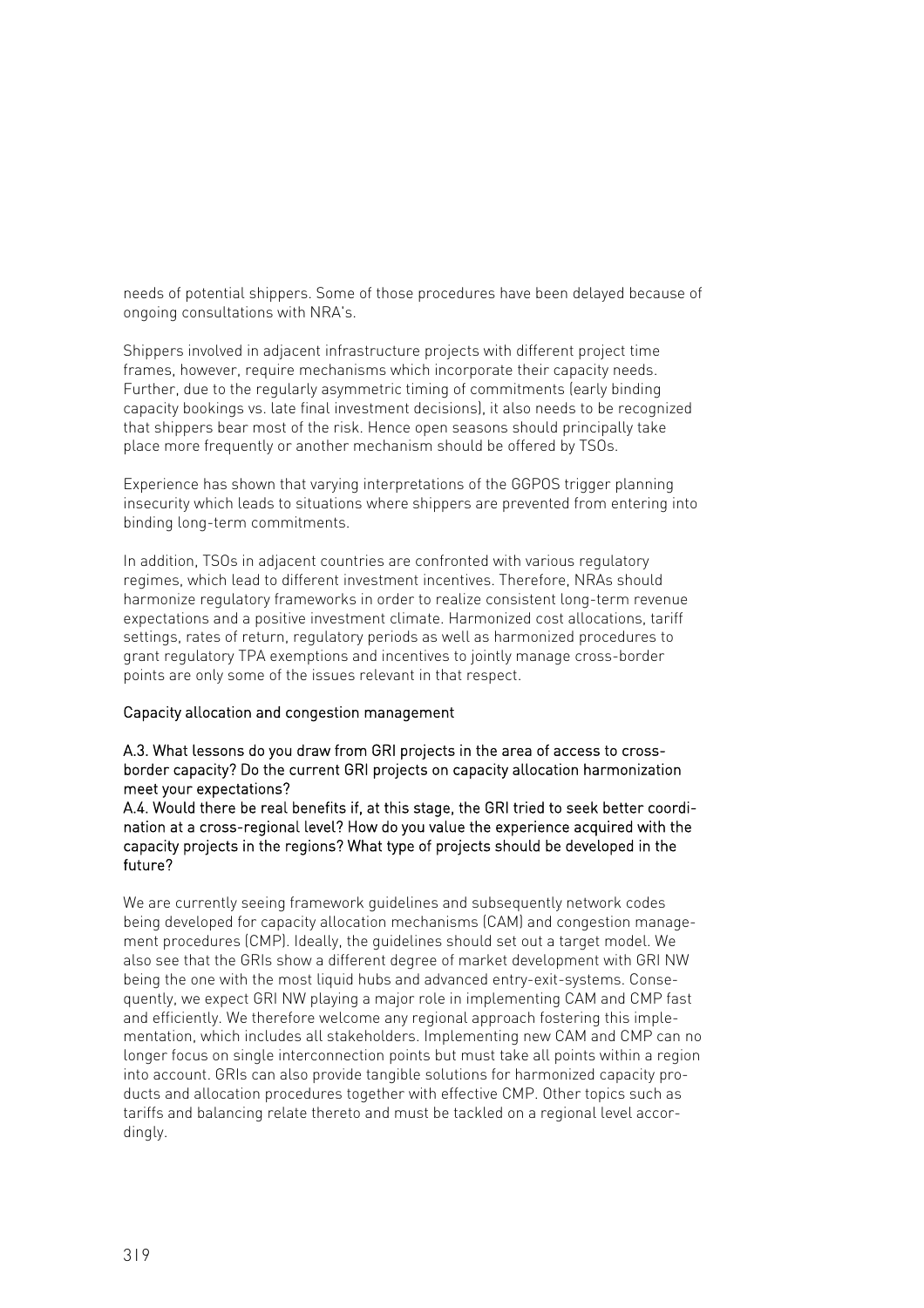### **Transparency**

#### A.5. What would you expect to be the contribution of the GRI to transparency going forward? Do the current projects in the three regions meet your expectations? A.6. How could this work help to ensure that the requirements of the 3rd Package are met in a consistent way across the three gas regions?

We agree with the assessment that transparency regarding availability, use and access to capacity is a necessary condition to create a level playing field for market participants in the European market. We see the GRIs as a catalyser for fast implementation of transparency of fundamental infrastructure data. Transparency of infrastructure and its use is a prerequisite of a well-functioning and liquid market. The new transparency annex to Regulation 1775/2005 currently developed by ERGEG in anticipation of Regulation 715/2009 shall together with laudable examples of TSOs allow to meet the market's need for reliable, standardized and relevant fundamental infrastructure data.

# Interoperability and Hub development

#### A.7. What further actions would you expect from the GRI in this area in order to contribute to interoperability and hub development? A.8. From your experience with the Regional Initiatives, what are the main obstacles to reach harmonization regarding interoperability at a regional level?

Hub development on the basis of market-based solutions is essential for creating liquid trading and foster competition in the gas sector. As for the GRI NW, we see examples of well-developing hubs which, however, are not the result of the GRIs as such. The challenge is to harmonise products and procedures that are attached to trading hubs such as balancing regimes. Although we are on a good way to market integration in some parts of Europe, there is still a lack of harmonized balancing regimes. We consider this an issue which should definitely be tackled next by the GRIs, especially because all stakeholders should be able to contribute greatly to a regional solution. Of course, as described before, other issues such as transparency and effective and efficient CAM and CMP play also an important role when working on a consistent approach towards interoperability and hub development. From a process-related point of view it is crucial to intensively involve all interested stakeholders as early as early as possible in order to ensure that any solutions found are market-driven.

# Security of Supply

# A.9. Should security of supply be more clearly considered as a main driver within the GRI? Should specific actions be developed in this area?

Given the fact that some Member States on their own may have difficulties in ensuring the specific infrastructure and supply standards set up by the proposal for a new Regulation concerning measures to safeguard security of gas supply, the issue of gas supply security should indeed be a main driver on a regional level as well.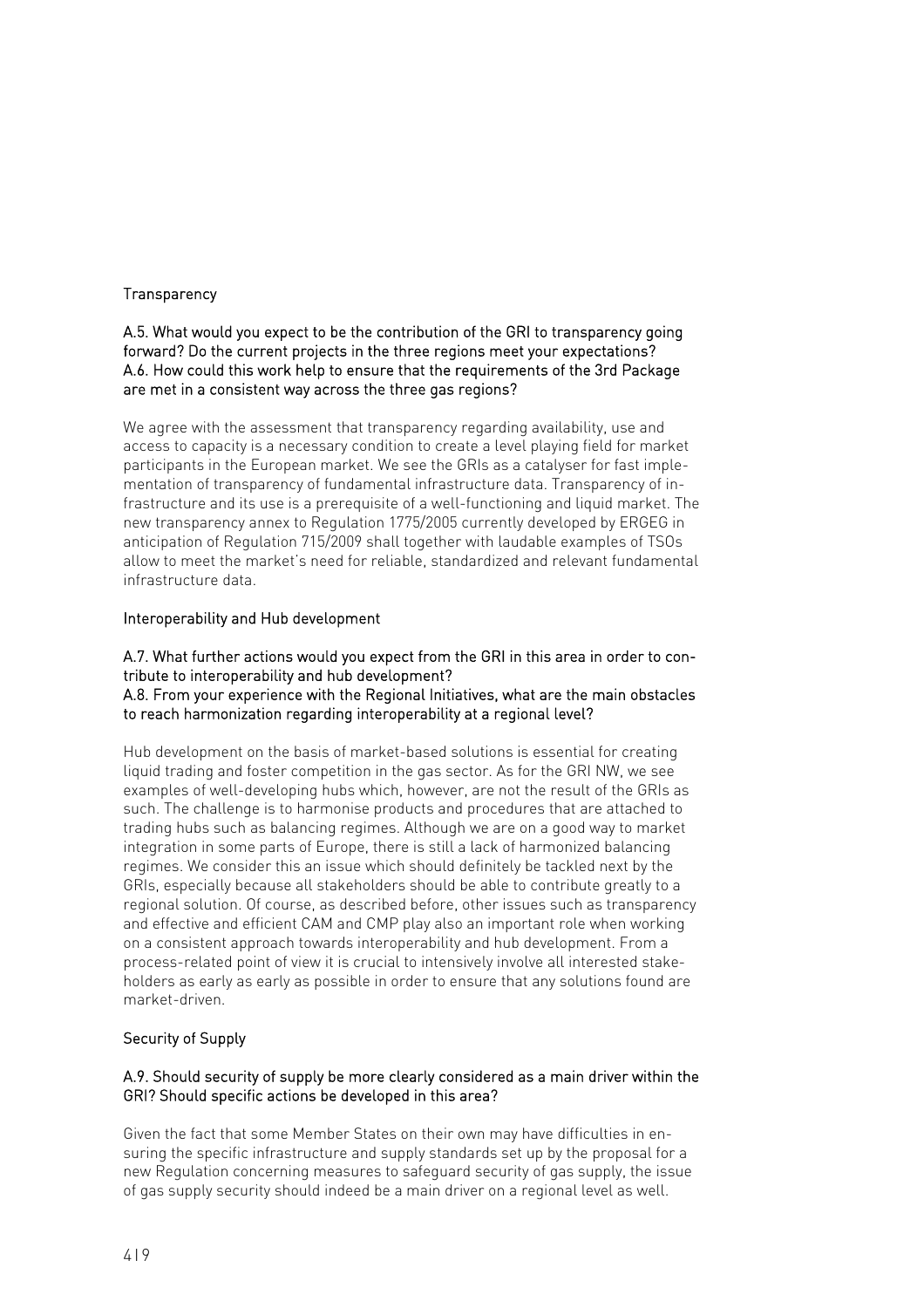EnBW believes, however, that possible gas supply disruptions should primarily be dealt with on a national level according to the principle of subsidiarity. Only if this is not sufficient to mitigate disruption, should effective measures to solve such disruption be coordinated on a regional level. And only if the measures taken at a national and regional level have failed should appropriate measures be taken at a European level.

With respect to specific actions to be developed in order to safeguard security of gas supply, the proposal in the draft Regulation just mentioned to extend the calculation of the N-1 standard (infrastructure standard) to the appropriate level, where necessary, may serve as an example. EnBW believes that GRIs should take appropriate measures to coordinate the cooperation on a regional level to fulfil the infrastructure and supply standards on the regional level.

# A.10. How can the regions of the GRI take into account and develop measures contained in the European Commission's proposal for a Regulation concerning measures to safeguard security of gas supply?

In addition to setting up the mandatory national standards, the Regional Initiatives should set up infrastructure and supply standards as indicated in Arts 7 and 8 of the Gas Regulation concerning measures to safeguard security of supply.

# Electricity Regional Initiatives (ERI)

#### General

As a general point, we would like to emphasize that we count on the cooperation between regulators and TSOs within the Regional Initiatives to ensure that the aim of an internal energy market is incorporated into all projects. For example, any auction platform developed in one region should in principle be designed in such a way that it is easy to extend or incorporate into other regions. We also believe that the bottomup driven process has proven to be a good measure to achieve quick tangible results while incorporating all stakeholders. Although sometimes progress could possibly be made faster we doubt that a blunt top-down approach would be in the interest of the market participants. We therefore encourage regulators to work closely together and carefully monitor the projects currently under way. It must be ensured that the experiences made in the different regions are actually shared across all projects. On a broader level, we believe that the definition of a roadmap would be helpful in order to coordinate the different regional projects at an interregional level – this relates to the ERIs as it does to the GRIs. Therefore, we urge the national regulators in the respective regions to also cooperate intensively in order to develop a common view. This should also encourage all parties involved within the different projects to develop each project while having the others in mind. This implies joint knowledge about visions, strategies and processes. The roadmap should classify the different Regional Initiatives, assess their importance and probability of success as well as the compatibility with other Regional Initiatives. However, this should be pursued in such a way that the dynamics of ongoing projects are not constrained.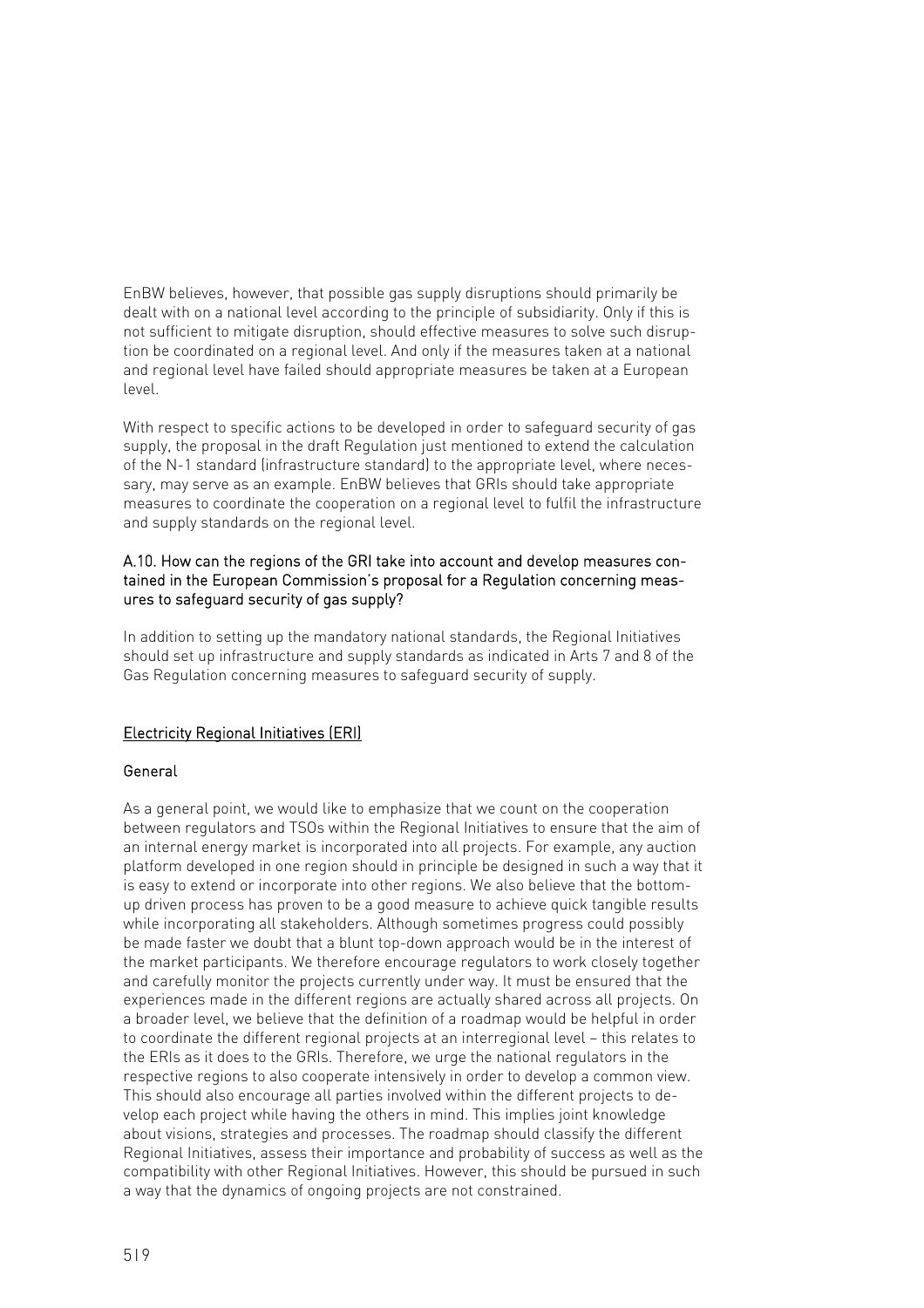# B.1. From your point of view, what is the main achievement of the Electricity Regional Initiatives process?

In our view the Electricity Regional Initiatives play an important role in developing the electricity markets further and particularly in closing the gap between markets towards an integrated European electricity market. Certainly, there has been more progress in some regions than in others while the same is also true for specific topics. Nevertheless, we are convinced that the ERIs are not only a pragmatic approach but also an appropriate approach to involve all relevant stakeholder into the process. Looking at the central-west region (CWE), we can observe significant progress along the different timeframes. For long-term capacity allocation the CASC-CWE has been established and is in operation with harmonized auction rules. Following the memorandum of understanding, TSOs and PXs have made substantial progress on implementing day-ahead market-coupling; a starting date is foreseeable albeit with some delay compared to the original date. There are also initiatives to start cross-border intra-day continuous trading. There have also been auction offices established in other regions (e.g. CEE). Further, there are first initiatives to integrate the regions (inter-regional coupling). This will be a main upcoming challenge which should also be closely dealt with in the ERIs.

# Capacity calculation

# B.2. What should be the framework conditions for having flow-based capacity calculation based on a common grid model implemented in practice?

We are not convinced that capacity calculation models that are based on different principles will be a good approach to ensure a converging process between the different regions. Rather, a common methodology seems to be a more efficient approach which also requires a closer cooperation of TSOs: By taking into account all available capacities on a regional level, more capacity could be offered without endangering the security of supply. Particularly regarding a successful implementation of flow-based capacity calculation it is essential that TSOs engage in close cooperation as it requires an intensive information exchange between them. Also, the transparency aspect seems to be an import one in order to allow market players to understand the results and to efficiently be active in the market.

# B.3. What do you believe should be the short- and long-term goals for a regional approach to capacity allocation?

Following the outcome of the PCG, the development of a common grid model should be the goal. This requires particularly a close cooperation of the TSOs, also to commonly assess the capacity available for the market. In our view, the approach taken in the CWE regions seems to be a pragmatic approach, starting with an enhanced NTC-based model while performing flow-based calculations in parallel in order to gain the necessary experiences. The goal should be maximising the available capacity also resulting in maximum welfare gains.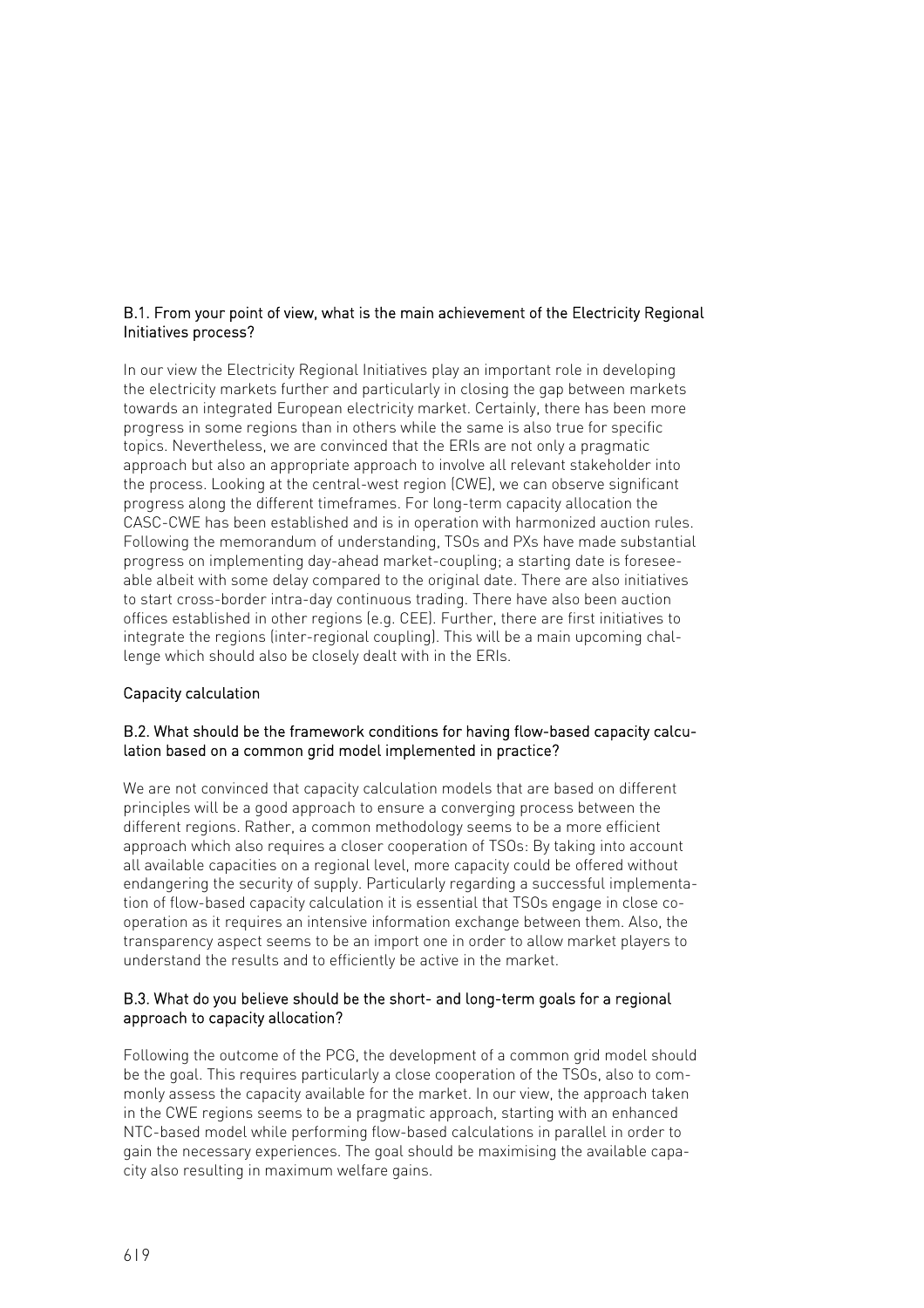# B.4. Do you consider transparency requirements for capacity calculation sufficient? If not, what do you need additional data/information for?

In our view, transparency regarding capacity calculation could well be improved, particularly as regards the need to obtain more information on how the results have been achieved.

#### Capacity allocation

## B.5. What practical steps should be taken at an interregional level to ensure an efficient and harmonized approach to capacity allocation in the 1) long-term; 2) dayahead; and 3) intraday markets?

We suggest using the target models from the PCG process as a basis to set up common principles on how to proceed with the proposed roadmaps on the different timeframes. The focus should also be on determining the important product features, including duration of the products, firmness of the capacity rights and possibility for secondary nomination. We believe that maximum possible capacity should be offered to the market so that market parties are able to continuously access interconnection capacities over multiple timeframes (multiyear/yearly) to respond to any change of market information: out of risk management provisions, generation, trade and sales units have a strong need to hedge their positions. Also, new market entrants - whether on the sales or on the generation side - need liquid wholesale forward and futures markets to hedge their long-term positions as these markets provide relevant price signals for all market participants and have direct influence on most of the production and sales contracts. Allocation of long-term capacity also avoids higher risk due to volatility in day-ahead markets.

Overall, firmness of capacity rights is an important issue for the market participants as otherwise they would have to bear unmanageable risks. Here, it seems important to have a clear definition/understanding across all markets for force majeure, as TSOs cannot guarantee firmness of capacity in this case. In all other cases compensation for any curtailment of capacity could be at full market spread (while TSOs should be allowed to refinance this risk). Certainly, robust and liquid day-ahead markets are also vital as they serve as underlying for the forward markets. Therefore, efforts need to be made especially regarding the aspect of harmonization of the applied methodology. Regarding intra-day, we think that there is a need for a fast implementation of harmonized cross-border continuous trading possibilities. With the ever growing portion of intermittent production (mainly wind generation), intraday markets will become increasingly important. A quick implementation seems feasible with existing intra-day trading platforms beings hooked up to the capacity matrix of the TSOs.

#### B.6. What are the future challenges in ensuring that allocation mechanisms across all timeframes can work together?

There needs to be a clear view on what the target model should be. Again, the PCG process provided some good basis for this. Roadmaps for a harmonized implementa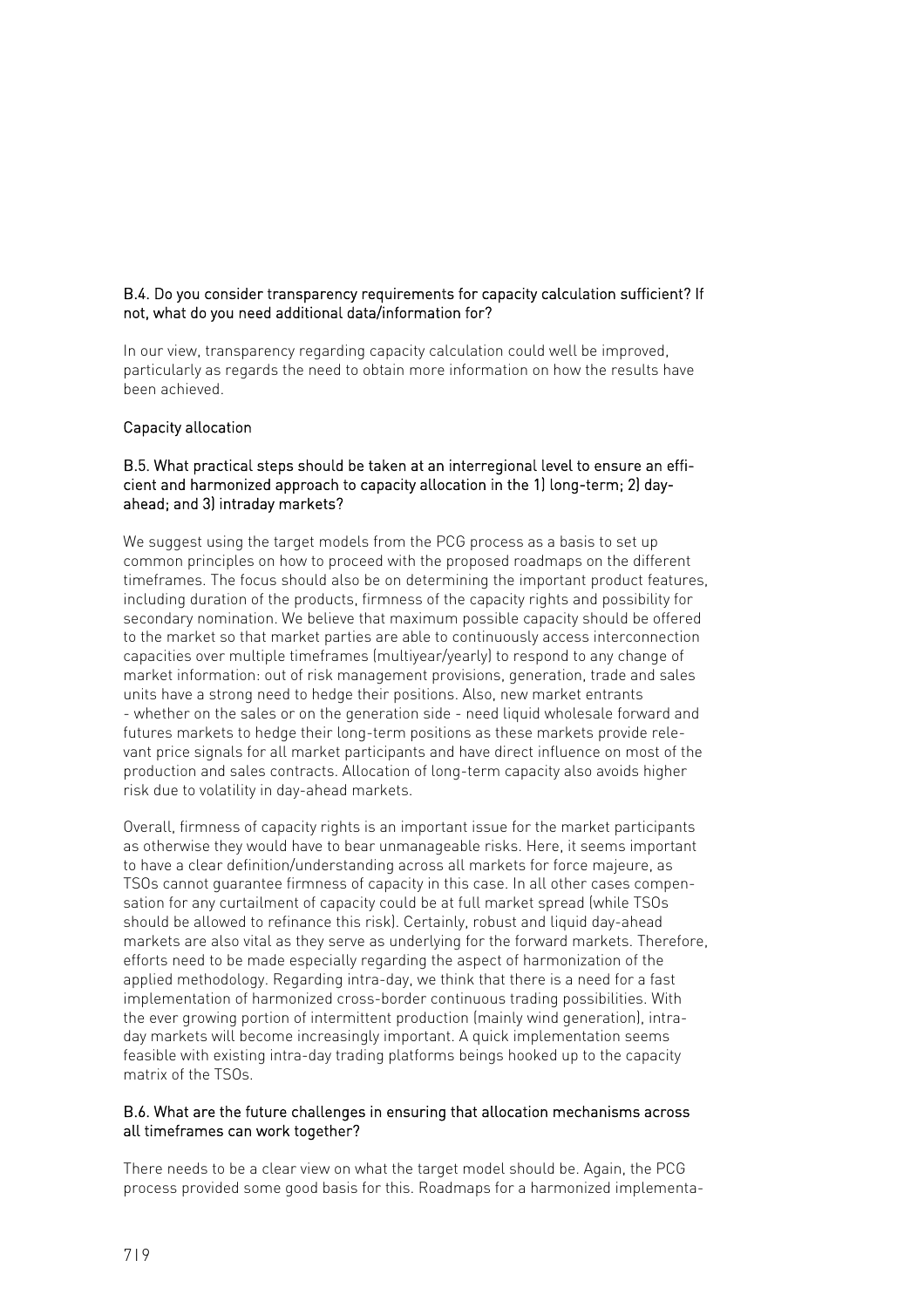tion should be developed (or developed further based on the PCG outcome). The challenge will certainly be on the aspect of inter-regional integration which in particular requires close cooperation of all relevant stakeholders with the strong support and commitment of politics. For example, investments between two regions will require even closer cooperation between TSO and regulators, as it may involve two or more ERIs.

### B.7. Do you consider that achievements by different regions towards a harmonized set of rules at regional level for long–term capacity allocation merit further work or should there be more emphasis put on inter-regional harmonization (considering that this may impede short-term regional progress)?

We believe that ongoing processes should continue. Again we see good progress in the CWE regions regarding long-term capacity allocation. Certainly there needs to be further coordination to ensure that the developments within the regions are compatible with the inter-regional target. Thus, emphasis should be on the convergence of the processes.

# B.8. Do you think that extending the geographical scope of existing auction offices is advisable/feasible?

As there are already several auction offices in place, it seems pragmatic to use them whenever possible, rather than setting up new infrastructures (an example being CASC-CWE also managing cross-border long-term products for CSE borders). This would also strengthen that there is a harmonized approach. As a general point, we would like to emphasize that the issue of governance needs to be addressed.

# B.9. Do you agree with price market coupling as the target model for day-ahead capacity allocation?

Yes. The outcome of the PCG process regarding day-ahead market coupling appears to have led all relevant stakeholders to agree that price coupling should be the target model for day-ahead capacity allocation. Further work should be undertaken to set up a roadmap on how to integrate the different regions on a day-ahead basis; again the PCG provided some first ideas which may serve as a basis.

# Balancing

# B.10. How important do you consider further development of cross-border balancing solutions? Which model do you consider appropriate and efficient?

With the fast growing share of renewables (and particularly the share of intermittent sources, the need for cross-border balancing will also rise. In this context it also seems to be important to implement a cross-border intra-day trading platform quickly. Generally, we think that before harmonizing formats of balancing bids it is important to harmonize the market design of balancing markets within the regions (harmonization will be required e.g. on technical characteristics etc). Exchange of balancing energy is in fact an issue relevant to the different schemes and products in